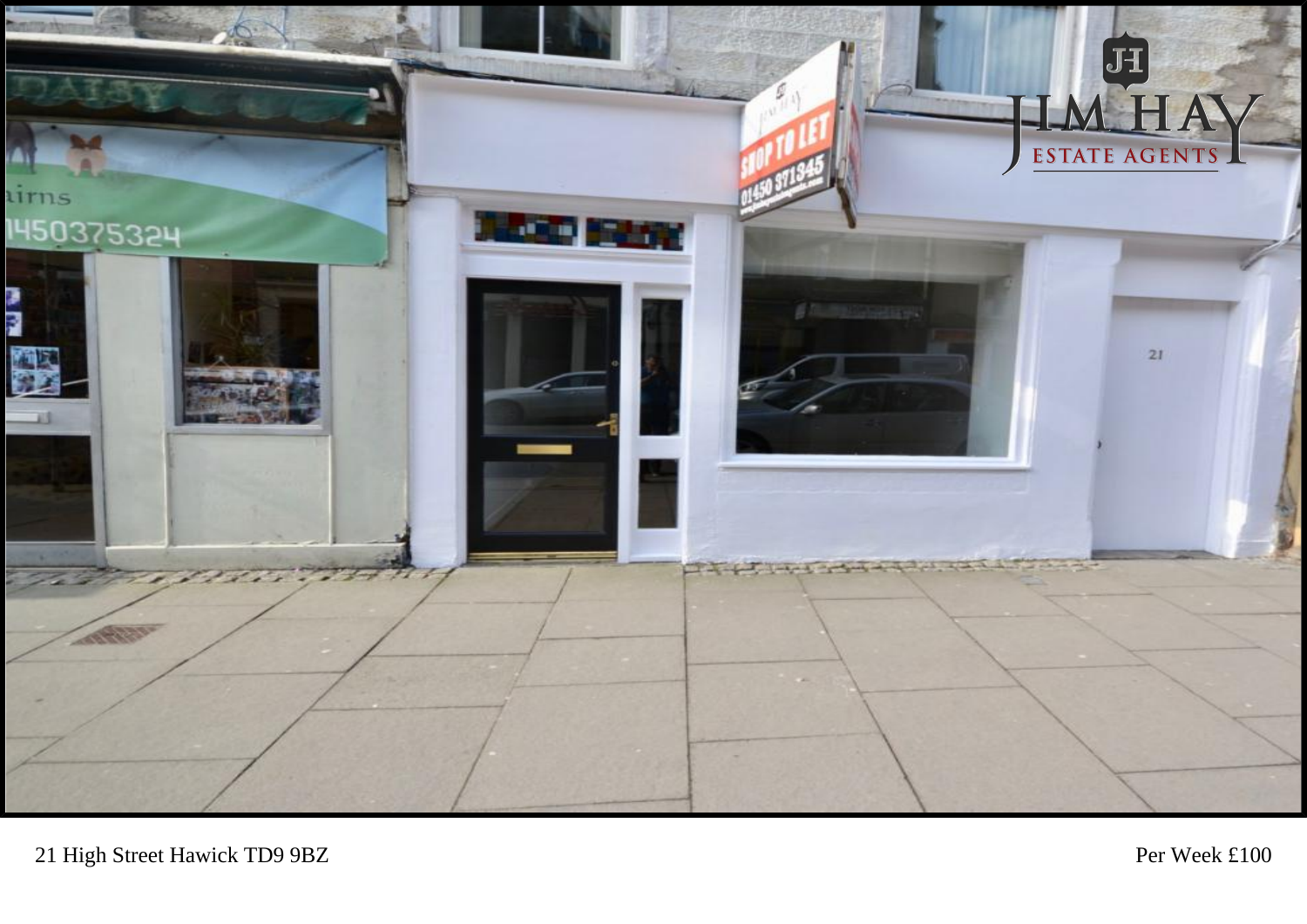## **21 High Street Hawick TD9 9BZ**

Presented in excellent order this retail unit would lend itself to may uses. Most recently it has been a gents hairdressers, but could be a samll retail unit or office premises.

It has recently undergone complete refurbishment, including new shop front, decor, flooring, electrics and WC. It is ready for immediate occupation.

Very centrally located on the main high street of town, with excellent footfall.

Great little premises, under rates threshold.

## **What we like about this property**

Location, Condition, No Rates



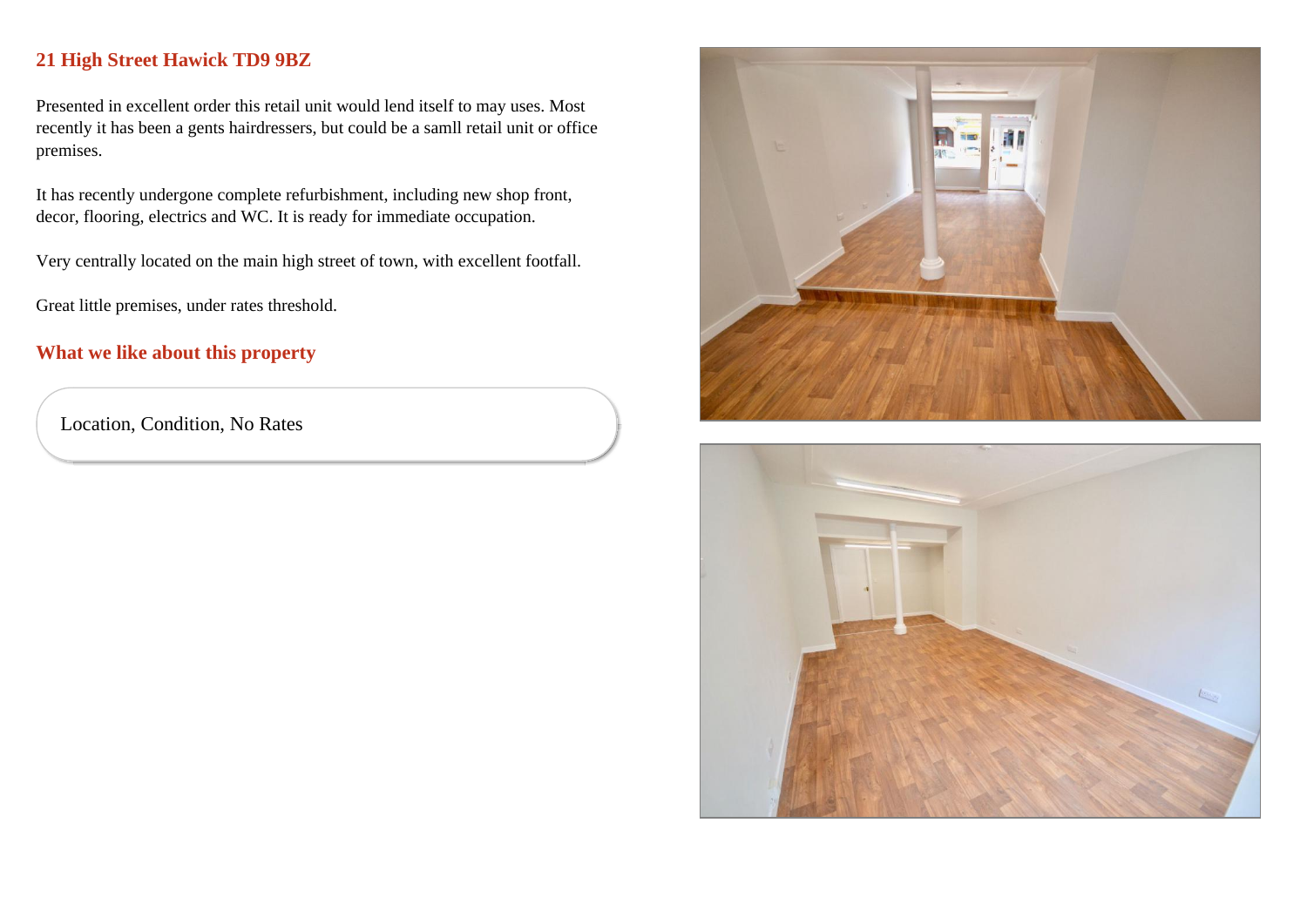